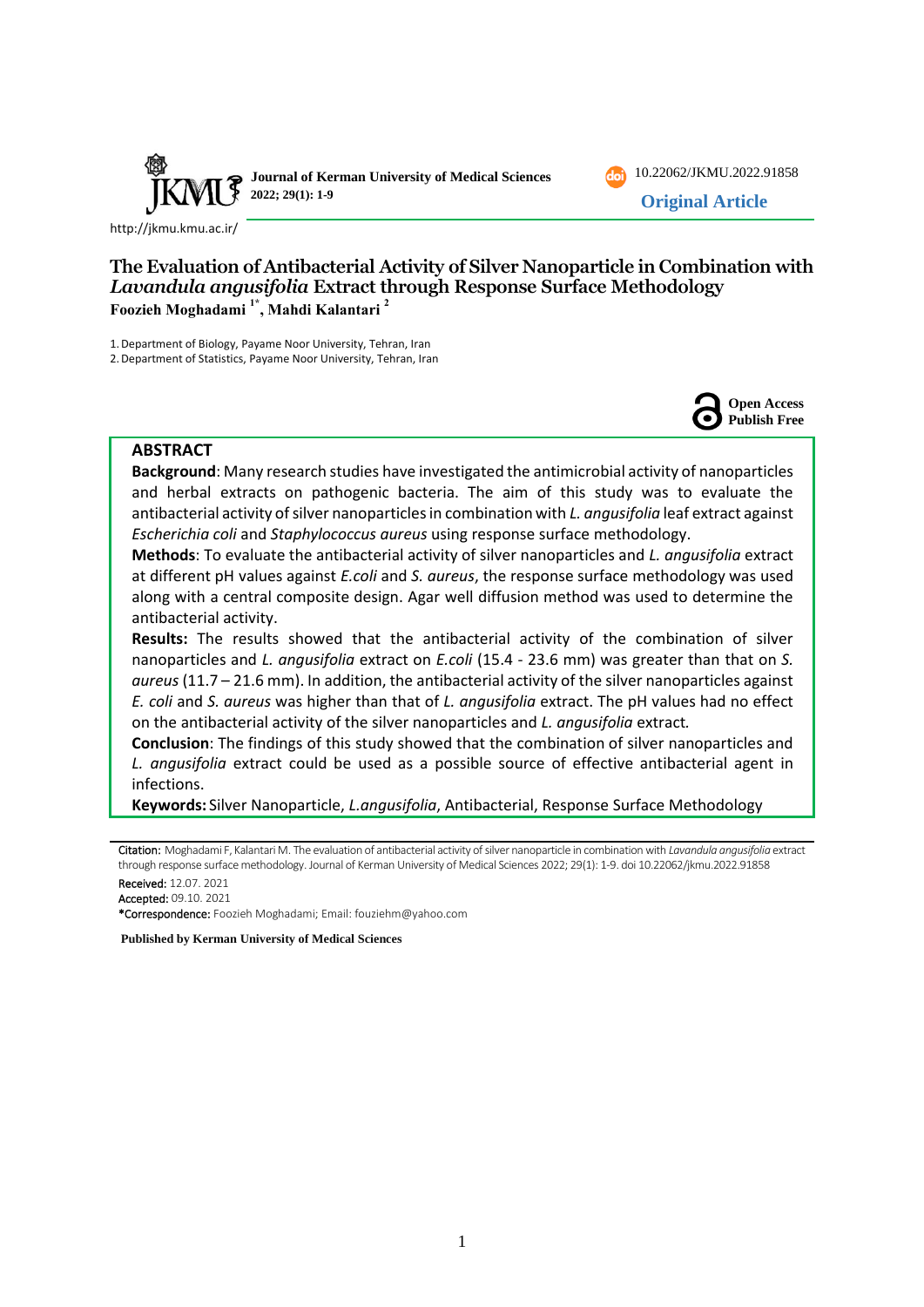## **Introduction**

acterial infections are one of the leading causes of death today. Antibiotics are increasing day by day due to their cost-**B** causes of death today. Antibiotics are increasing day by day due to their cost-<br>effectiveness and powerful results and are a desirable treatment for bacterial infections. These days the bacterial resistance to antibiotics has become a global problem (1). The increased use of antibiotics has increased the bacterial resistance and therefore, antibiotic resistance has led researchers to look for suitable alternatives. One of the suitable candidates is nanoparticles (2). Nanoparticles are materials that having dimensions in the order of 1–100 nm (3). Nanoparticles, such as nano-metal materials, have appeared to be promising candidates, since they have wide cytotoxic activity against the broad- spectrum of microorganisms such as bacteria, fungi and even viruses (4-6). Many investigations have performed on the antimicrobial activity of nanoparticles (7-9), and recent research achievements revealed that it is possible to produce new types of nanoparticles for achieving more antibacterial activity (10). The studies have proven that some changes on nanoparticles such as surface modifications with biomolecules and polymers are effective strategies to make the nanoparticles more effective (11). Recently, the combination of different drugs has been used for the treatment of many infectious diseases to reduce toxicity and increase medicinal effect against resistant bacteria (12). One approach that has been considered recently is the combination of nanoparticles with other antimicrobial agents such as herbal extracts (13, 14).

The herbs are traditionally used around the world to treat many diseases, especially infectious diseases. The plants can be considered as a source of potentially useful chemicals. These chemicals can be used not only in the form of drugs, but also as a unique model and starting point for manufacturing drug analogues. *Lavendula angustifolia* has been considered as the most popular of all essential oils used in aromatherapy (15). *L.angustifolia* belongs to the *Labiatae* family, which is native to the Mediterranean region. There are more than 30 species in genus of *Lavandula*. The extract of *Lavandula* leaves and flowers has a lethal effect on a wide range of bacteria, so that its antimicrobial effect has been identified in most studies (15- 17).

The Response Surface Methodology (RSM) is a collection of statistical and mathematical techniques that are useful for the modeling and analysis of problems in which a response of interest is influenced by several variables (18). One of the main objectives of RSM is to optimize response variable. Optimization of several parameters by the method of one factor at a time is time consuming, therefore, RSM can be replaced it particularly when the interactions among factors are important (19, 20).

Despite the proven antibacterial activity of silver nanoparticles, no studies could be found on the antimicrobial ability of silver nanoparticles in combination with *L. angustifolia* extract. Due to this issue, the present study was carried out to evaluate the antibacterial activity of the silver nanoparticles in combination with *L. angusifolia* leaf extract using the response surface methodology against *E. coli* and *S. aureus*.

# **Materials and Methods**

**Chemicals**

The silver (Ag) nanoparticle with dimensions of 20 nm was purchased from US Research Nanomaterials Co (USA). All other chemicals were of analytical grade from standard suppliers.

## **Microorganisms and media**

Antibacterial activities of silver nanoparticle and *L.angusifolia* leaf extract were tested for two bacteria obtained from clinical specimens including *Escherichia coli* (Gram-negative) and *Staphylococcus aureus* (Gram-positive). These strains were maintained on Nutrient Agar at 4°C for subsequent studies.

## **Extraction**

For extraction, 60 g of dried leaves of *L.angusifolia* powder was mixed with 300 ml of methanol as the solvent in the flask. The flask was placed in Soxhlet extractor and was boiled for 8 hours. This solvent was then slowly evaporated at 40 °C using a rotary apparatus to get dried methanol free extract of *L.angusifolia*.

# **Determination of minimum inhibitory concentration of silver nanoparticle and L.angusifolia leaf extract**

To obtain the approximate values of the activity of silver nanoparticle and *L.angusifolia* leaf extract against *E.coli* and *S.aureus* for central composite design, the minimum inhibitory concentrations (MIC) of silver nanoparticle and *L.angusifolia* leaf extract were determined. For this purpose, the microtiter plate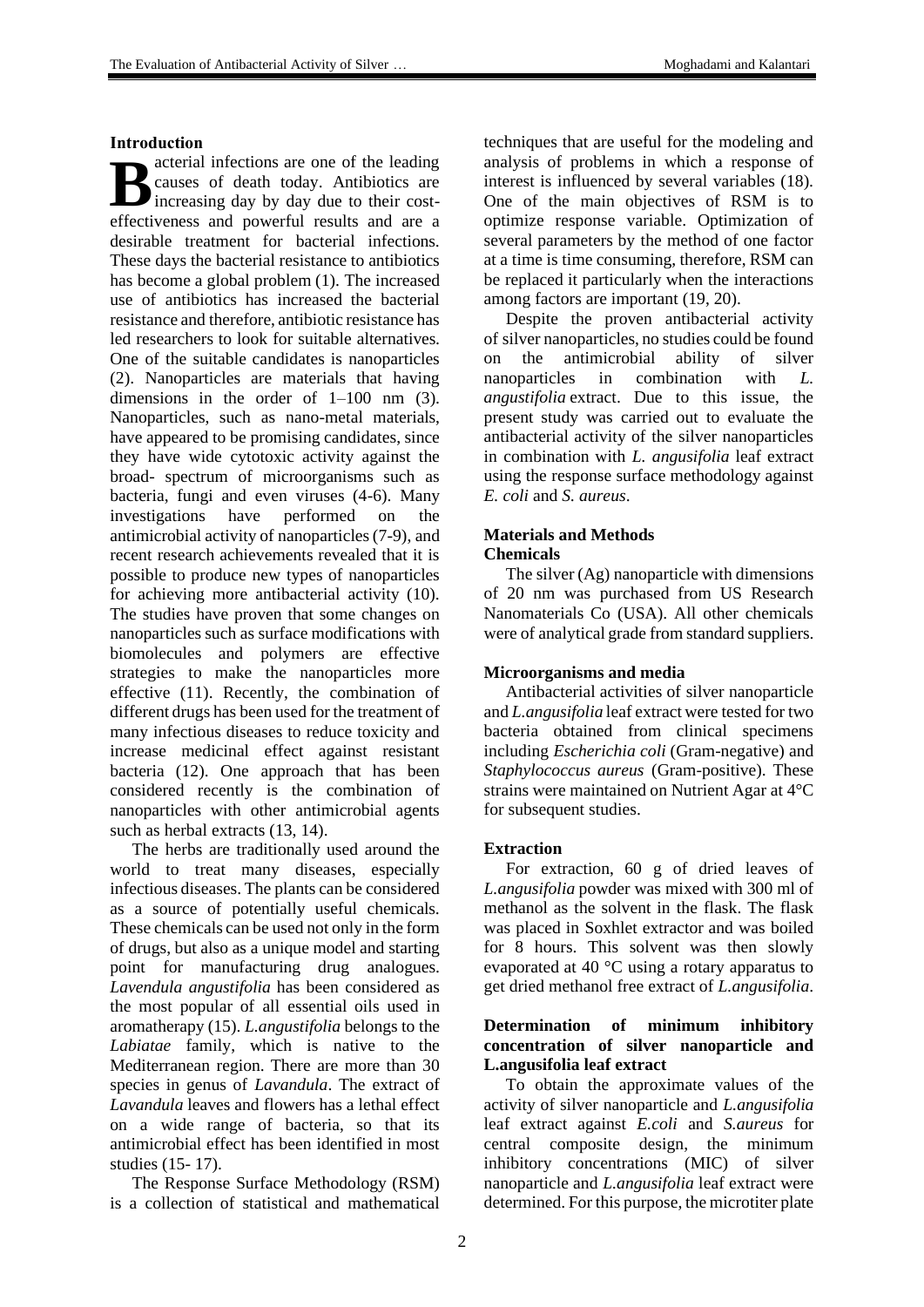assay was used. The silver nanoparticle was used with concentrations of 0.02, 0.05, 0.1, 0.2, 0.3, 0.4, 0.5 and 0.6 mg/ml for each bacterial strain. The *L.angusifolia* leaf extract was also used with concentrations of 5, 10, 15, 20, 25, 30, 35 and 40 mg/ml for each bacterial strain. The bacterial strain suspensions were prepared in the sterile normal saline to a concentration of 0.5 McFarland standard solutions.

## **Agar well diffusion method**

Antibacterial activity of the silver nanoparticle and *L.angusifolia* leaf extract against *E.coli* and *S.aureus* was studied using agar well diffusion method. The petri dishes including semi solid Mueller Hinton agar (MHA) were cultured with  $1.5 \times 10^8$  CFU/mL suspensions of test bacteria. Different concentration of silver nanoparticle and *L.angusifolia* leaf extract (the values designed by central composite design) were inoculated into the wells (6 mm diameter). The plates were incubated for 24 hours at 37°C. Antimicrobial activity was measured based on the diameter of inhibition zone in mm. The pH adjusted by addition of 1 M NaOH and 1 M HCl.

## **Statistical analysis**

In order to optimize the antimicrobial activity of the silver nanoparticle and *L.angusifolia* extract, the RSM with central composite design (CCD) was applied containing three factors. The factors include silver nanoparticle (AgNPs), *L.angusifolia* extract (Extract), and pH, which were selected as independent variables. In addition, the inhibition zone diameters of *E.coli* and *S.aureus* were chosen as the response variables. Minitab statistical software (version 18.1) was used for experimental design and data analysis (21). The levels of independent variables are shown in Table 1. A total of 20 experiments designated using Minitab software and statistical analysis was performed to evaluate the analysis of variance (ANOVA). It should be noted that 95% level of confidence was used in this research. Table 4 reports all data of 20 runs that were used to estimate the coefficients for the evaluation of antibacterial activity of the silver nanoparticle in combination with *L.angusifolia* extract.

**Table 1.** Levels of three independent variables used for designing central composition design

|                                |         |                | <b>Levels</b> |     |       |
|--------------------------------|---------|----------------|---------------|-----|-------|
| <b>Factors</b>                 | $-1.68$ | $\overline{a}$ |               |     | 1.68  |
| $AgNPs$ (mg/mL)                | 0.132   | 0.2            | 0.3           | 0.4 | 0.468 |
| L.angustifolia extract (mg/mL) | 16.59   | 20             | 25            | 30  | 33.41 |
| рH                             | 5.32    | h              |               |     | 8.68  |

## **Results**

**Minimum Inhibitory concentration of the silver nanoparticle and L.angusifolia extract**  The MIC results of silver nanoparticles and

*L. angusifolia* leaf extract against *E. coli* and *S. aureus* are shown in Table 2. The maximum MIC values of silver nanoparticles and *L.* 

*angusifolia* leaf extract belonged to *S. aureus* (0.3 and 25 mg/mL, respectively). Therefore, 0.2 and 0.4 mg/mL of silver nanoparticles were selected as levels of  $-1$  and  $+1$  and 20 and 30 mg/mL of *L. angusifolia* extract as levels of -1 and +1, respectively.

**Table 2.** The Minimum inhibitory concentration of silver nanoparticles and L. angusifolia extract against E. coli and S. aureus

|                 | AgNPs(mg/ml) | L.angusifolia extract $(mg/ml)$ |
|-----------------|--------------|---------------------------------|
| <b>S.aureus</b> |              |                                 |
| E.coli          |              | 20                              |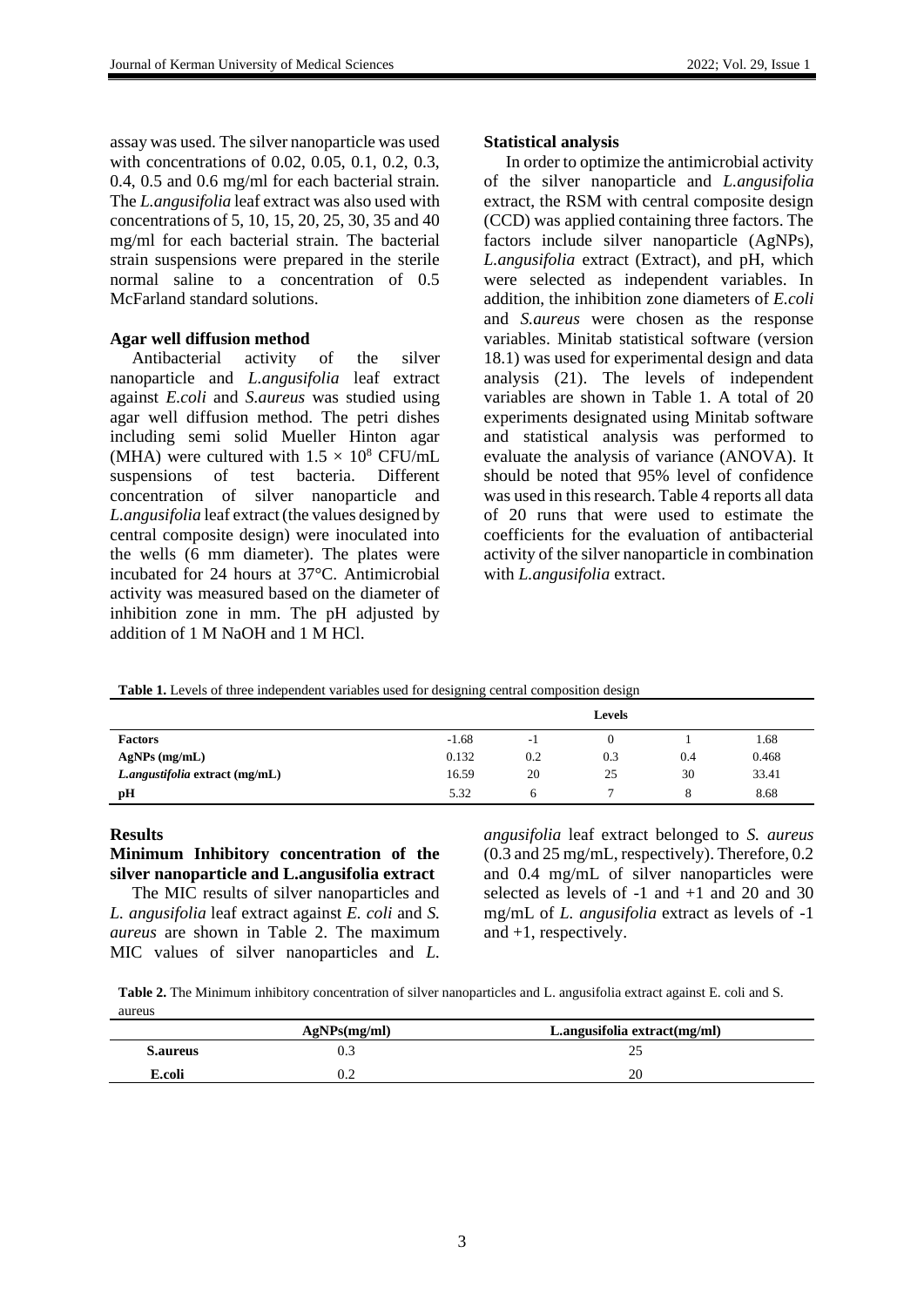## **Antibacterial activity of the silver nanoparticle and L.angusifolia extract against E.coli and S.aureus**

In this study, the antimicrobial activities of the silver nanoparticle and *L.angusifolia* leaf extract were investigated by growing *S.aureus*  and *E.coli* colonies on MHA plates, supplemented with different concentrations of silver nanoparticle and *L.angusifolia* leaf extract at different pH which designed by CCD. According to the designed experiments, 20 experiments were carried out and the results have been shown in Table 3.

**Table 3**. Central composite design and responses for *E.coli* and *S.aureus*

| <b>Run number</b> | <b>AgNPs</b><br>(mg/m) | L.angusifolia<br>(mg/mL) | pH       | E.coli<br>(mm) | S.aureus<br>(mm) |
|-------------------|------------------------|--------------------------|----------|----------------|------------------|
| $\mathbf{1}$      | 0.300                  | 16.59                    | 7.00     | 15.5           | 0.25             |
| 2                 | 0.300                  | 25.00                    | 7.00     | 20.2           | 0.75             |
| 3                 | 0.132                  | 25.00                    | 7.00     | 13.9           | 0.25             |
| 4                 | 0.300                  | 25.00                    | 7.00     | 23.6           | $0.5\,$          |
| 5                 | 0.400                  | 20.00                    | 8.00     | 19.4           | $\mathbf{1}$     |
| 6                 | 0.300                  | 25.00                    | $7.00\,$ | 18.5           | 0.25             |
| 7                 | 0.200                  | 30.00                    | 8.00     | 18.2           | 0.75             |
| 8                 | 0.468                  | 25.00                    | 7.00     | 22.3           | $0.5\,$          |
| 9                 | 0.400                  | 30.00                    | 6.00     | 23.2           | 0.25             |
| 10                | 0.200                  | $20.00\,$                | 6.00     | 16.5           | 0.75             |
| 11                | 0.200                  | 20.00                    | 8.00     | 15.4           | 0.25             |
| 12                | 0.400                  | 20.00                    | 6.00     | 19.2           | $\boldsymbol{0}$ |
| 13                | 0.300                  | 25.00                    | 8.68     | 20.1           | 0.75             |
| 14                | 0.400                  | 30.00                    | $8.00\,$ | 25.2           | $0.5\,$          |
| 15                | 0.300                  | 25.00                    | 5.32     | 17.9           | 0.75             |
| 16                | 0.300                  | 25.00                    | 7.00     | 22.7           | 0.75             |
| 17                | 0.300                  | 25.00                    | 7.00     | 19.7           | 0.75             |
| 18                | 0.200                  | 30.00                    | 6.00     | 16.3           | 0.75             |
| 19                | 0.300                  | 33.41                    | 7.00     | 23.6           | $0.5\,$          |
| 20                | 0.300                  | 25.00                    | 7.00     | 20.9           | $0.5\,$          |

The regression models for inhibition zone diameter of the silver nanoparticle for *E.coli* and *S.aureus* as response variables were found in the linear regression equations as follows: *E.coli* = 19.615 + 2.543 AgNPs + 1.905 Extract (1) *S.aureus* = 17.17 + 2.439 AgNPs + 1.431 Extrac (2)

The adequacy of regression models was evaluated using analysis of variance (ANOVA). The ANOVA results for *E.coli* and *S.aureus* based on Equations (1) and (2) have been shown in Tables 4 and 5, respectively and it can be

concluded that all model terms are significant (Pvalue< 0.05). Additionally, the F-value of 22.83 and P-value<0.05 indicate that the response surface linear model (1) is significant. In addition, the F-value of  $26.17$  and P-value <  $0.05$ reveal that the response surface linear model (2) is significant as well. Tables 6 and 7 show the test of significance for regression coefficients of Equations (1) and (2), respectively. The P-vales of these tables also confirm that all model terms are significant (P-value< 0.05).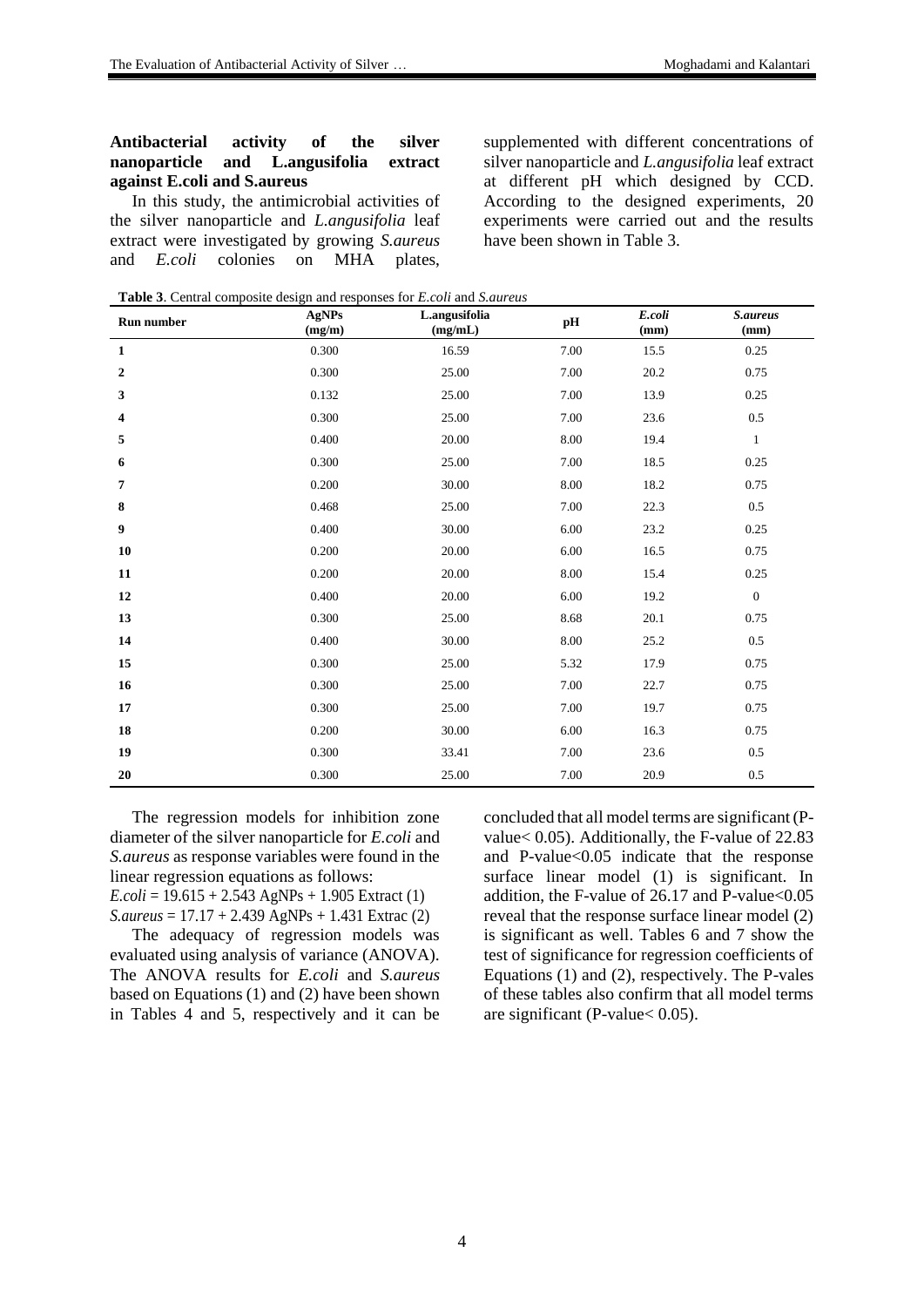| Source            | DF | Adj SS | Adj MS | <b>F-Value</b> | <b>P-Value</b> |
|-------------------|----|--------|--------|----------------|----------------|
| <b>Model</b>      | 2  | 137.89 | 68.945 | 22.83          | 0.000          |
| <b>Linear</b>     | 2  | 137.89 | 68.945 | 22.83          | 0.000          |
| AgNPs             |    | 88.31  | 88.305 | 29.24          | 0.000          |
| <b>Extract</b>    |    | 49.58  | 49.585 | 16.42          | 0.001          |
| <b>Error</b>      | 17 | 51.34  | 3.020  |                |                |
| Lack-of-Fit       | 12 | 33.12  | 2.760  | 0.76           | 0.680          |
| <b>Pure Error</b> | 5  | 18.21  | 3.643  |                |                |
| <b>Total</b>      | 19 | 189.23 |        |                |                |

**Table 4**. Regression analysis by ANOVA for *E.coli*

**Table 5**. Regression analysis by ANOVA for *S.aureus*

| <b>Source</b>     | DF             | Adj SS | Adj MS | <b>F-Value</b> | <b>P-Value</b> |
|-------------------|----------------|--------|--------|----------------|----------------|
| Model             | 2              | 109.21 | 54.604 | 26.17          | 0.000          |
| Linear            | $\overline{c}$ | 109.21 | 54.604 | 26.17          | 0.000          |
| AgNPs             | $\mathbf{I}$   | 81.26  | 81.262 | 38.94          | 0.000          |
| <b>Extract</b>    |                | 27.95  | 27.947 | 13.39          | 0.002          |
| <b>Error</b>      | 17             | 35.47  | 2.087  |                |                |
| Lack-of-Fit       | 12             | 18.09  | 1.508  | 0.43           | 0.890          |
| <b>Pure Error</b> | 5              | 17.38  | 3.476  |                |                |
| <b>Total</b>      | 19             | 144.68 |        |                |                |

| <b>Table 6.</b> Testing of the significance of the regression coefficients associated with <i>E.coli</i> |  |  |
|----------------------------------------------------------------------------------------------------------|--|--|
|----------------------------------------------------------------------------------------------------------|--|--|

| <b>Term</b>    | Coef   | <b>SE</b> Coef | <b>T-Value</b> | <b>P-Value</b> |
|----------------|--------|----------------|----------------|----------------|
| Constant       | 19.615 | 0.389          | 50.48          | 0.000          |
| AgNPs          | 2.543  | 0.470          | 5.41           | 0.000          |
| <b>Extract</b> | 1.905  | 0.470          | 4.05           | 0.001          |

| <b>Table 7.</b> Testing of the significance of the regression coefficients associated with <i>S. aureus</i> |  |
|-------------------------------------------------------------------------------------------------------------|--|
|-------------------------------------------------------------------------------------------------------------|--|

| <b>Term</b>    | Coef   | <b>SE</b> Coef | <b>T-Value</b> | <b>P-Value</b> |
|----------------|--------|----------------|----------------|----------------|
| Constant       | 17.170 | 0.323          | 53.16          | 0.000          |
| AgNPs          | 2.439  | 0.391          | 6.24           | 0.000          |
| <b>Extract</b> | 1.431  | 0.391          | 3.66           | 0.002          |

Figures 1 and 2 show the surface plots of *E.coli* and *S.aureus*, respectively, versus the factors AgNPs and Extract. It can be easily seen from the figures that the inhibition zone diameter tends to grow for *E.coli* and *S.aureus*, when the amount of silver nanoparticle and *L.angusifolia* leaf extract increases. This is in complete agreement with the previous results obtained from the linear regression models (1) and (2).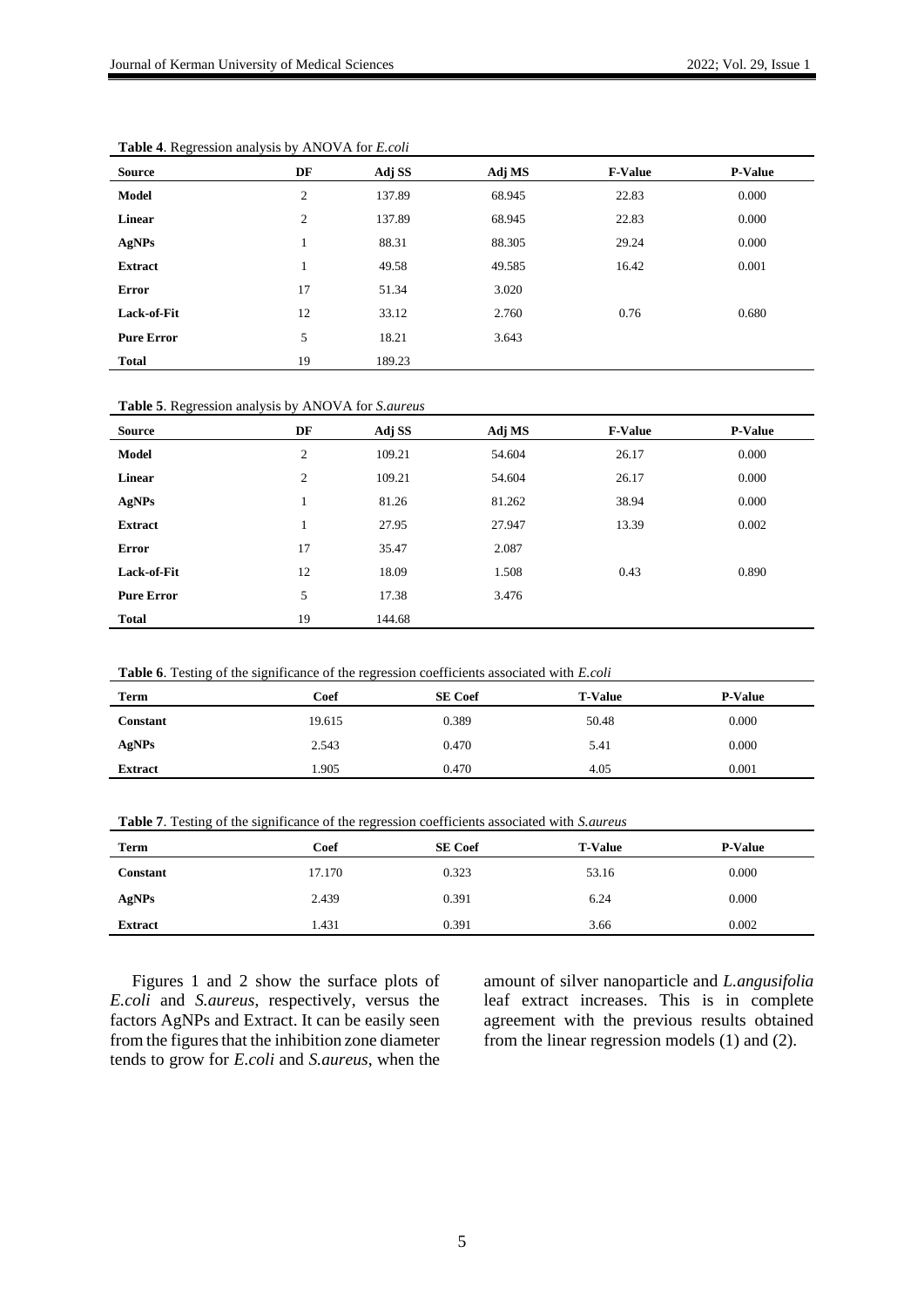

**Figure 1.** Surface plot of *E.coli* versus AgNPs and Extract



**Figure 2.** Surface plot of *S.aureus* versus AgNPs and Extract

#### **Discussion**

There have been a number of investigations on the antimicrobial activities of nanoparticles and herbal extracts individually (7, 22-24). However, some studies have focused on the combination of nanoparticles or plant extract together or with other antimicrobial agents such as antibiotics (13, 25-27). Rapper *et al.* studied the antimicrobial activity of *Lavandula angustifolia* essential oil in combination with antimicrobial agents against *S. aureus*, *P. aeruginosa* and *Candida albicans* and the finding showed that *L. angustifolia* essential oil had synergy in combination with the mentioned antibiotics (15). A study conducted in 2014 aimed to identify the antimicrobial properties of 35 essential oil antimicrobial compounds such as *L. angustifolia*. The oils were tested in combination with beta-lactam antibiotics and the results showed that *L. angustifolia* essential oil in combination with piperacillin had the highest synergy (17). Regarding the combination of nanoparticles and herbal extract, it was reported that a mixture of the nettle extract with silver nanoparticles and a mixture of the shallot extract with silver nanoparticles had a synergistic effect and an additive effect on *Acinetobacter baumannii* isolates, respectively (12). Jafari *et al.* showed that the effect of the combination of silver nanoparticles and *Calendula officinalis*  extract was much greater than the effect of each of them against *S. aureus*, *B***.** *cereus* and *E***.** *coli* (28). In another study, the combination of the silver nanoparticles with *Drosera binata* extract were studied against resistant *S. aureus* and the results showed that their combination had more antibacterial activity than the use of each of them alone (14).

In this study, the antibacterial activity of silver nanoparticles in combination with the *L.*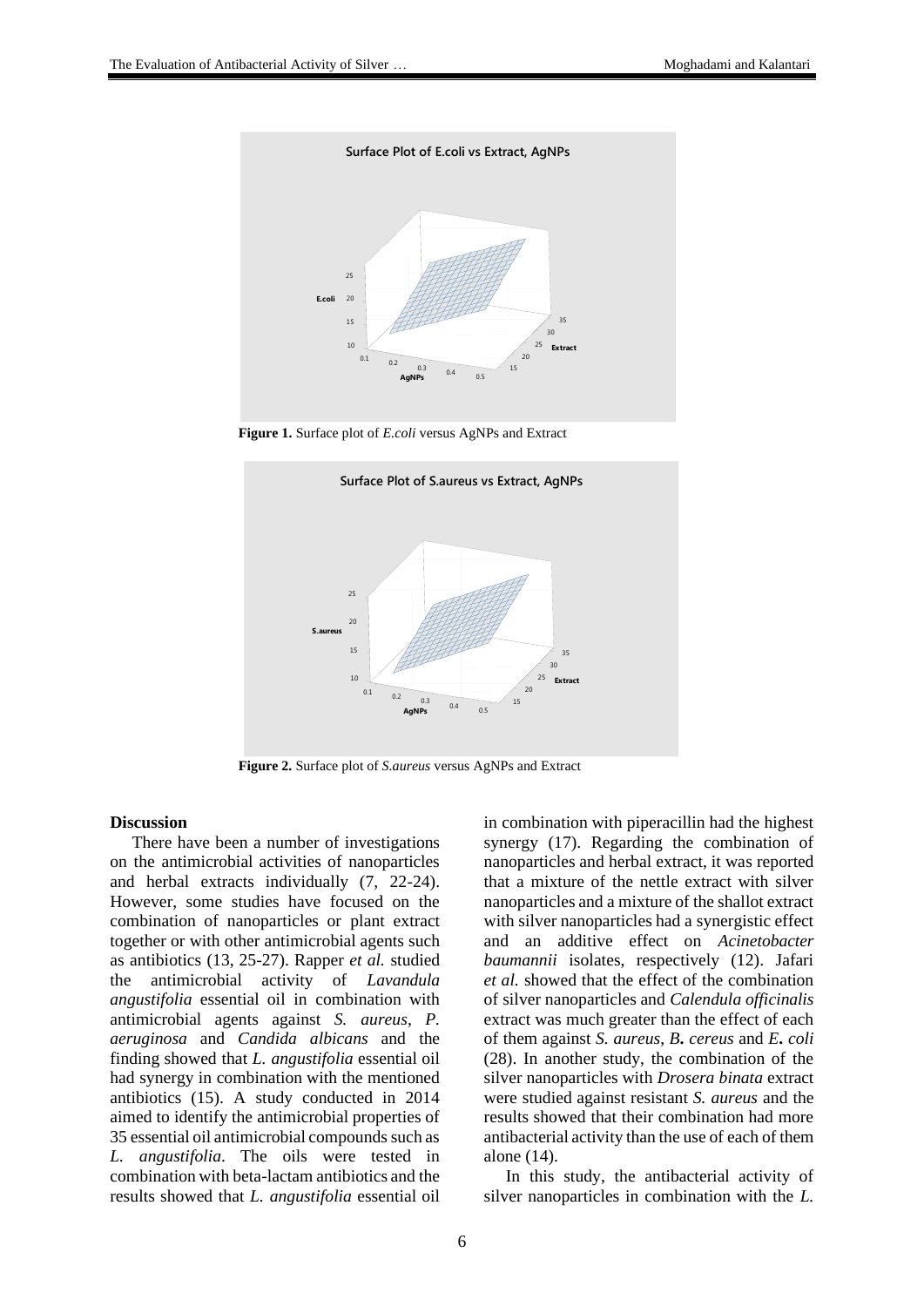*angusifolia* leaf extract against *E. coli* and *S. aureus* was evaluated using RSM. The results were consistent with the above results. The results of this study showed that the effect of the combination of silver nanoparticle and *L. angusifolia* extract on *E. coli* and *S. aureus* was much greater than the effect of each of them alone. The effect of silver nanoparticles and *L. angusifolia* extract on the diameter of the inhibition zone was greater for *E. coli* than for *S. aureus*. The results also showed that as the amount of silver nanoparticles and *L. angusifolia* extract increased, the diameter of the inhibition zone increased for *E. coli* and *S. aureus.* Another result of this study was that the silver nanoparticles and *L. angusifolia* extract did not show any interaction. This means that in this experiment, silver nanoparticles had no effect on *L. angusifolia* extract and vice versa.

The quality of fitted models was evaluated based on the adjusted coefficient of determination denoted by  $R_{adj}^2$ . It is well known that  $0 \leq R_{adj}^2 \leq 1$  and values close to 1 imply that the associated regression model can be used as an appropriate predictor of response variable. The  $R_{adj}^2$  for Equations (1) and (2) was 0.6968 and 0.726, respectively. These values of  $R_{\text{adj}}^2$  are relatively high indicating that the proposed regression models have the ability to predict inhibition zone diameter of silver nanoparticle for *E.coli* and *S.aureus* with the help of two factors. The F-values of models were significant  $(P-value < 0.05)$ , which confirmed the suitability of the proposed models. In addition, the P-values showed that all model terms in equations (1) and (2) were significant (P-value  $< 0.05$ ). The linear regression models proposed in equations (1) and (2) are highly informative.

In this study, it was found that the antimicrobial activity of the silver nanoparticles

## **References**

- 1. Wang L, Hu C, Shao L. The antimicrobial activity of nanoparticles: present situation and prospects for the future. Int J Nanomedicine. 2017; 12:1227-1249. doi: 10.2147/IJN.S121956.
- 2. Zarei M, Jamnejad A, Khajehali E. Antibacterial effect of silver nanoparticles against four foodborne pathogens. Jundishapur J Microbiol. 2014; 7(1):e8720. doi: 10.5812/jjm.8720.

and leaf extract of *L. angustifolia* against *E. coli* and *S. aureus* remained relatively unaffected at different pH values (pH 5.0, 6.0, 7.0, and 8.0)*.* Similar to our study, Mahfuzul *et al.* reported that altering pH values showed no significant effect on the antibacterial activities of Guava and Neem extracts against *S. aureus* and *Listeria monocytogenes* (29). Other similar results showed no significant changes in the antibacterial activities of *Ficus sycomorus* and *Ficus platyphylla* extracts at different pH values (30). However, some studies have shown that the antibacterial activity of some herbal extracts was significantly altered with increasing or decreasing the pH values (31).

## **Conclusion**

It is concluded that the silver nanoparticle and leaf extract of *L.angustifolia* could be a possible source of an effective antibacterial agent. However, comprehensive studies and clinical trials are required to justify and appraise the potential of the mixture of silver nanoparticle and *L.angustifolia* extract as a useful antimicrobial agent in medical applications.

## **Acknowledgments**

Authors wish to thank Payam Noor University for their financial support.

#### **Author's contributions**

FM designed the study, carried out the experiments and wrote the manuscript. MK carried out the statistical analysis and wrote the manuscript.

#### **Conflicts of interest**

The authors declare no conflict of interest.

## **Ethical approval**

This article does not contain any test on human participants or animals.

- 3. Nagy A, Harrison A, Sabbani S, Munson RS Jr, Dutta PK, Waldman WJ. Silver nanoparticles embedded in zeolite membranes: Release of silver ions and mechanism of antibacterial action. Int J Nanomedicine. 2011; 6:1833-52. doi: 10.2147/IJN. S24019.
- 4. Sanchooli N, Saeidi S, Barani HK, Sanchooli E. *In vitro* antibacterial effects of silver nanoparticles synthesized using *Verbena officinalis* leaf extract on *Yersinia ruckeri, Vibrio*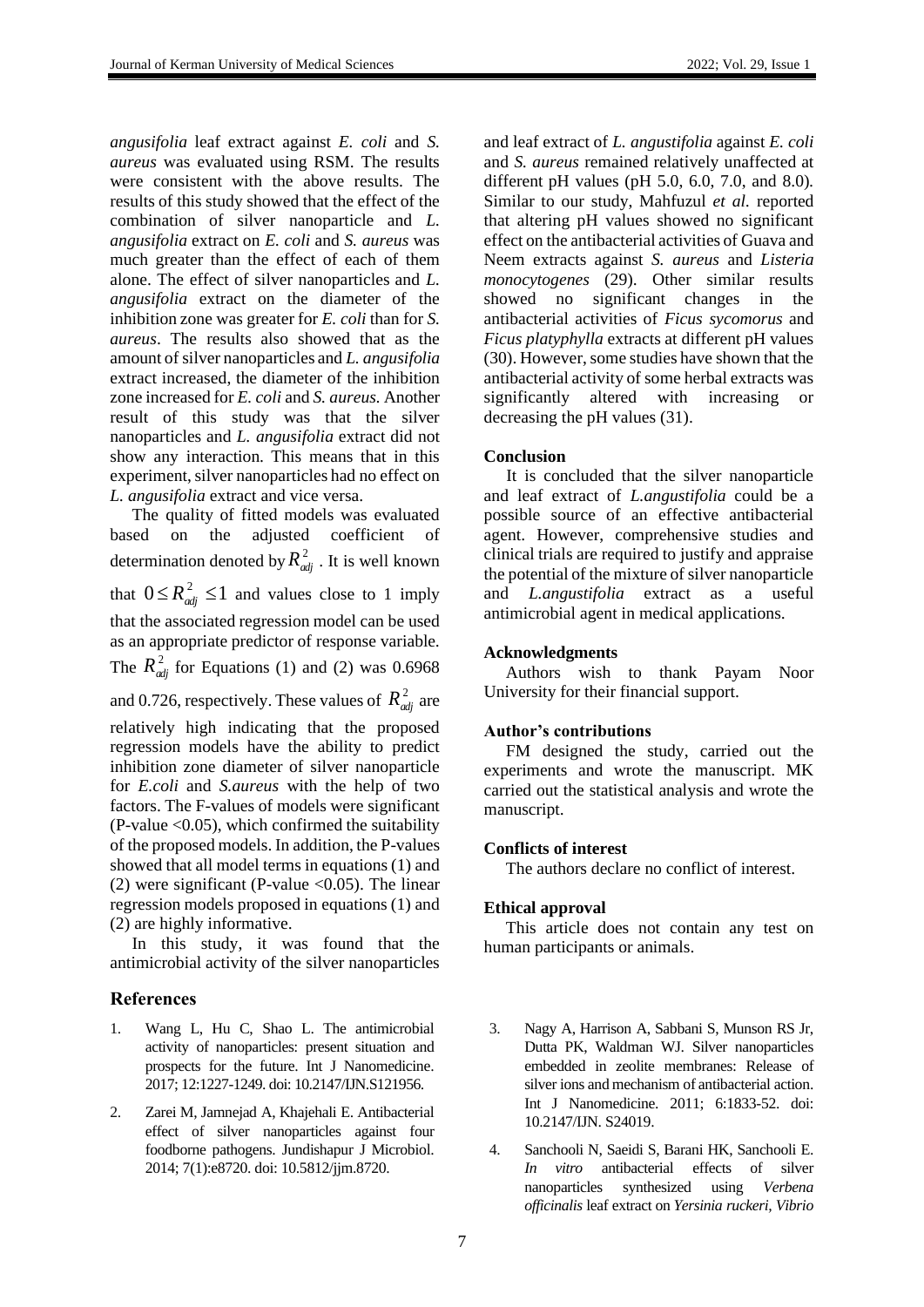*cholera* and *Listeria monocytogenes*. Iran J Microbiol. 2018; 10(6):400-408. PMID: 30873268.

- 5. Elkomy RG. Antimicrobial screening of silver nanoparticles synthesized by marine cyanobacterium *Phormidium formosum*. Iran J Microbiol. 2020; 12(3):242-248. PMID: 32685121;
- 6. Nazoori ES, Kariminik. *In Vitro* evaluation of antibacterial properties of zinc oxide nanoparticles on pathogenic prokaryotes. Journal of Applied Biotechnology Reports. 2018; 5(4):162-165. doi:10.29252/JABR.05.04.05.
- 7. Hajipour MJ, Fromm KM, Ashkarran AA, Jimenez de Aberasturi D, de Larramendi IR, Rojo T, Serpooshan V, et al. Antibacterial properties of nanoparticles. Trends Biotechnol. 2012; 30(10):499-511. doi: 10.1016/j.tibtech.2012.06.004.
- 8. Maghsoudy N, Aberoomand-Azar P, Tehrani MS, Husain SW, Larijani K. Biosynthesis of Ag and Fe nanoparticles using *Erodium cicutarium*; study, optimization, and modeling of the antibacterial properties using response surface methodology. J Nanostructure Chem. 2019; 9(3):203-216. doi: 10.1007/s40097-019-0311-z.
- 9. Quintero-Quiroz C, Acevedo N, Zapata-Giraldo J, Botero LE, Quintero J, Zarate-Trivino D, et al. Optimization of silver nanoparticle synthesis by chemical reduction and evaluation of its antimicrobial and toxic activity. Biomater Res. 2019; 23(1):1-15. doi: 10.1186/s40824-019- 0173-y.
- 10. Stankic S, Suman S, Haque F, Vidic J. Pure and multi metal oxide nanoparticles: Synthesis, antibacterial and cytotoxic properties. J Nanobiotechnology. 2016; 14(1):73. doi: 10.1186/s12951-016-0225-6.
- 11. Jung WK, Koo HC, Kim KW, Shin S, Kim SH, Park YH. Antibacterial activity and mechanism of action of the silver ion in Staphylococcus aureus and Escherichia coli. Appl Environ Microbiol. 2008; 74(7):2171-8. doi: 10.1128/AEM.02001-07.
- 12. Zeynali-Aghdam S, Minaeian S, Sadeghpour Karimi M, Tabatabaee Bafroee A. The antibacterial effects of the mixture of silver nanoparticles with the shallot and nettle alcoholic extracts. Journal of Applied Biotechnology Reports. 2019; 6(4):158-164. doi:10.29252/JABR.06.04.05.
- 13. Ahmad A, Khan A, Samber N, Manzoor N. Antimicrobial activity of mentha piperita

essential oil in combination with silver ions. Synergy. 2014; 1(2):92-98. doi: 10.1016/j.synres.2014.11.001.

- 14. Krychowiak M, Grinholc M, Banasiuk R, Krauze-Baranowska M, Głod D, Kawiak A, et al. Combination of silver nanoparticles and Drosera binata extract as a possible alternative for antibiotic treatment of burn wound infections caused by resistant Staphylococcus aureus. PLoS One. 2014; 9(12):e115727. doi: 10.1371/journal.pone.0115727.
- 15. de Rapper S, Viljoen A, van Vuuren S. The *In Vitro* Antimicrobial Effects of *Lavandula angustifolia* Essential Oil in Combination with Conventional Antimicrobial Agents. Evid Based Complement Alternat Med. 2016; 2016:2752739. doi: 10.1155/2016/2752739.
- 16. Moghadami F, Dolatabadi S, Nazem H. Antimicrobial activity of alcohol and aqueous extract of lavandula angustifolia leaves and flowers on Staphylococcus pyogenes and Staphylococcus aureus. J Zanjan Medical Uni. 2012; 20(82):56-63. [In Persian].
- 17. Yap PS, Lim SH, Hu CP, Yiap BC. Combination of essential oils and antibiotics reduce antibiotic resistance in plasmid-conferred multidrug resistant bacteria. Phytomedicine. 2013; 20(8- 9):710-3. doi: 10.1016/j.phymed.2013.02.013.
- 18. Montgomery DC. Design and analysis of experiments. Fifth edition. New York: John Wiley & Sons; 2001. P. 421.
- 19. Ghashghaei T, Soudi MR, Hosseinkhani S. Optimization of xanthan gum production from grape juice concentrate using plackett-burman design and response surface methodology. Appl Food Biotechnol. 2016; 3(1):15-23. doi: 10.22037/afb.v3i1.9984.
- 20. Moghadami F, Hosseini R, Fooladi J, Kalantari M. Optimization of coenzyme q10 production by *gluconobacter japonicus* FM10 using response surface methodology. Journal of Applied Biotechnology Reports. 2021; 8(2):172-179. doi: 10.30491/jabr.2021. 130940.
- 21. Minitab 18 Statistical Software. Computer software. State College, PA: Minitab, Inc.; 2017. www.minitab.com.
- 22. Morones JR, Elechiguerra JL, Camacho A, Holt K, Kouri JB, Ramirez JT, et al. The bactericidal effect of silver nanoparticles. Nanotechnology. 2005; 16(10):2346-53. doi: 10.1088/0957- 4484/16/10/059.
- 23. Heli H, Tondro G, Sattarahmady N, Dehdari Vais R, Veisi Kahreh H. VeisiKahreh, H.